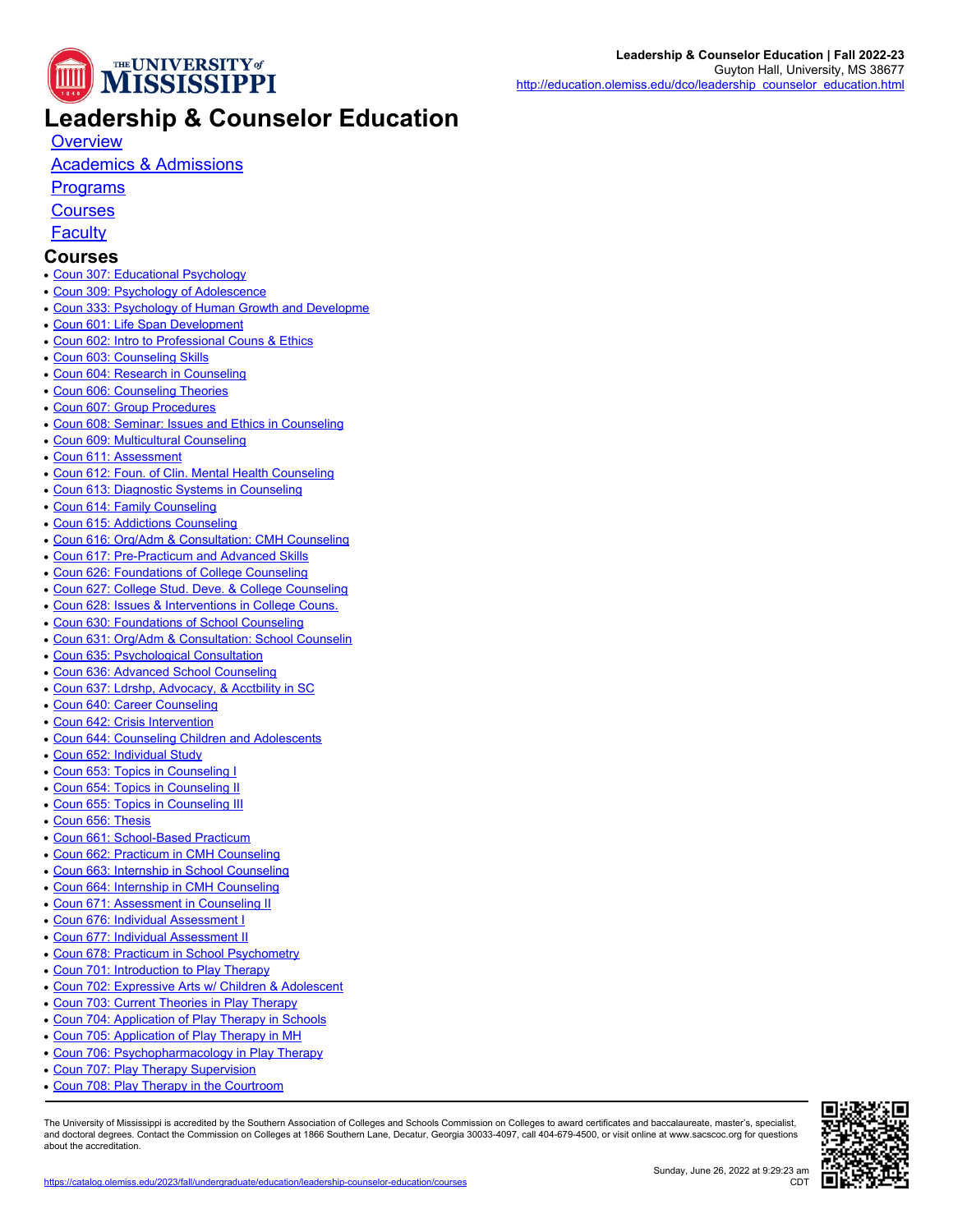

- [Coun 709: Play Therapy with Older Adults](https://catalog.olemiss.edu/education/leadership-counselor-education/coun-709)
- [Coun 710: Child-parent Relationship Therapy](https://catalog.olemiss.edu/education/leadership-counselor-education/coun-710)
- [Coun 711: Play Therapy Practicum](https://catalog.olemiss.edu/education/leadership-counselor-education/coun-711)
- [Coun 712: Play Diagnosis and Assessment](https://catalog.olemiss.edu/education/leadership-counselor-education/coun-712)
- [Coun 720: Adv Professional Identity and Ethics](https://catalog.olemiss.edu/education/leadership-counselor-education/coun-720)
- [Coun 721: Advanced Counseling Theory](https://catalog.olemiss.edu/education/leadership-counselor-education/coun-721)
- [Coun 722: Adv. Multicultural Counseling & Advocacy](https://catalog.olemiss.edu/education/leadership-counselor-education/coun-722)
- [Coun 723: Supervision of Counseling Services](https://catalog.olemiss.edu/education/leadership-counselor-education/coun-723)
- [Coun 724: Research & Publication in Counselor Ed](https://catalog.olemiss.edu/education/leadership-counselor-education/coun-724)
- [Coun 725: Advanced Career Theory and Practice](https://catalog.olemiss.edu/education/leadership-counselor-education/coun-725)
- [Coun 726: Advanced Group Counseling](https://catalog.olemiss.edu/education/leadership-counselor-education/coun-726)
- [Coun 727: Adv Assessment, Diagnosis and Treatment](https://catalog.olemiss.edu/education/leadership-counselor-education/coun-727)
- [Coun 728: Advanced Clinical Supervision](https://catalog.olemiss.edu/education/leadership-counselor-education/coun-728)
- [Coun 729: Leadership, Program Eval & Accreditatio](https://catalog.olemiss.edu/education/leadership-counselor-education/coun-729)
- [Coun 731: Transitioning into the Professionals](https://catalog.olemiss.edu/education/leadership-counselor-education/coun-731)
- [Coun 732: Advanced Topics in Counselor Education](https://catalog.olemiss.edu/education/leadership-counselor-education/coun-732)
- [Coun 733: College Teaching in Counselor Education](https://catalog.olemiss.edu/education/leadership-counselor-education/coun-733)
- [Coun 734: Doctoral Seminar](https://catalog.olemiss.edu/education/leadership-counselor-education/coun-734)
- [Coun 735: Grant Writing](https://catalog.olemiss.edu/education/leadership-counselor-education/coun-735)
- [Coun 765: Advanced Practicum](https://catalog.olemiss.edu/education/leadership-counselor-education/coun-765)
- [Coun 785: Supervision Internship](https://catalog.olemiss.edu/education/leadership-counselor-education/coun-785)
- [Coun 790: Doctoral Teaching Internship in Coun. Ed](https://catalog.olemiss.edu/education/leadership-counselor-education/coun-790)
- [Coun 795: Doctoral Internship in Counseling](https://catalog.olemiss.edu/education/leadership-counselor-education/coun-795)
- [Coun 796: Graded Dissertation](https://catalog.olemiss.edu/education/leadership-counselor-education/coun-796)
- [Coun 797: Dissertation](https://catalog.olemiss.edu/education/leadership-counselor-education/coun-797)
- [Edae 635: Lifelong Learning](https://catalog.olemiss.edu/education/leadership-counselor-education/edae-635)
- [Edae 636: The Adult Learner](https://catalog.olemiss.edu/education/leadership-counselor-education/edae-636)
- **[Edae 637: Methodology in Adult Education](https://catalog.olemiss.edu/education/leadership-counselor-education/edae-637)**
- [Edfd 209: Foundations of American Education](https://catalog.olemiss.edu/education/leadership-counselor-education/edfd-209)
- [Edfd 507: Cont. Issues in American Education](https://catalog.olemiss.edu/education/leadership-counselor-education/edfd-507)
- [Edfd 609: The Cultural Context of Education](https://catalog.olemiss.edu/education/leadership-counselor-education/edfd-609)
- [Edfd 611: Comparative Education](https://catalog.olemiss.edu/education/leadership-counselor-education/edfd-611)
- [Edfd 707: The Professional Philosophy](https://catalog.olemiss.edu/education/leadership-counselor-education/edfd-707)
- [Edfd 709: Cultural Context of Education](https://catalog.olemiss.edu/education/leadership-counselor-education/edfd-709)
- [Edfd 713: Education and Society](https://catalog.olemiss.edu/education/leadership-counselor-education/edfd-713)
- [Edfd 721: Recent Developments in Educ. Practice](https://catalog.olemiss.edu/education/leadership-counselor-education/edfd-721)
- [Edld 120: Introduction to Leadership Studies](https://catalog.olemiss.edu/education/leadership-counselor-education/edld-120)
- **[Edld 201: Career Decision Making](https://catalog.olemiss.edu/education/leadership-counselor-education/edld-201)**
- [Edld 220: Foundations of Leadership Studies](https://catalog.olemiss.edu/education/leadership-counselor-education/edld-220)
- [Edld 320: The Univ. of MS Service Organ Leaders](https://catalog.olemiss.edu/education/leadership-counselor-education/edld-320)
- [Edld 420: Exercising Leadership: Mobilizing Group](https://catalog.olemiss.edu/education/leadership-counselor-education/edld-420)
- [Edld 500: Perspectives on Educational Admin](https://catalog.olemiss.edu/education/leadership-counselor-education/edld-500)
- [Edld 501: The Effective Principal](https://catalog.olemiss.edu/education/leadership-counselor-education/edld-501)
- [Edld 504: Instructional Improvement](https://catalog.olemiss.edu/education/leadership-counselor-education/edld-504)
- [Edld 505: School Law Seminar](https://catalog.olemiss.edu/education/leadership-counselor-education/edld-505)
- [Edld 600: Special Topics in Educational Leadership](https://catalog.olemiss.edu/education/leadership-counselor-education/edld-600)
- [Edld 610: Mission, Vision, and Core Values](https://catalog.olemiss.edu/education/leadership-counselor-education/edld-610)
- [Edld 611: Ethics and Prof. Norms for Ed. Leaders](https://catalog.olemiss.edu/education/leadership-counselor-education/edld-611)
- [Edld 612: Equity and Cultural Leadership](https://catalog.olemiss.edu/education/leadership-counselor-education/edld-612)
- [Edld 613: Instructional Leadership](https://catalog.olemiss.edu/education/leadership-counselor-education/edld-613)
- [Edld 614: Community and External Leadership](https://catalog.olemiss.edu/education/leadership-counselor-education/edld-614)
- [Edld 615: Human Resources Leadership](https://catalog.olemiss.edu/education/leadership-counselor-education/edld-615)
- [Edld 616: Data-informed Leadership](https://catalog.olemiss.edu/education/leadership-counselor-education/edld-616)
- [Edld 617: School Law and Leadership](https://catalog.olemiss.edu/education/leadership-counselor-education/edld-617)
- [Edld 618: Operations and Management of Leadership](https://catalog.olemiss.edu/education/leadership-counselor-education/edld-618)
- [Edld 619: School Turnaround](https://catalog.olemiss.edu/education/leadership-counselor-education/edld-619)
- [Edld 631: Facility Planning and Management](https://catalog.olemiss.edu/education/leadership-counselor-education/edld-631)
- [Edld 641: Law and Ethics of Education](https://catalog.olemiss.edu/education/leadership-counselor-education/edld-641)
- [Edld 642: Managing Operations for Learning](https://catalog.olemiss.edu/education/leadership-counselor-education/edld-642)

The University of Mississippi is accredited by the Southern Association of Colleges and Schools Commission on Colleges to award certificates and baccalaureate, master's, specialist,<br>and doctoral degrees. Contact the Commis about the accreditation.